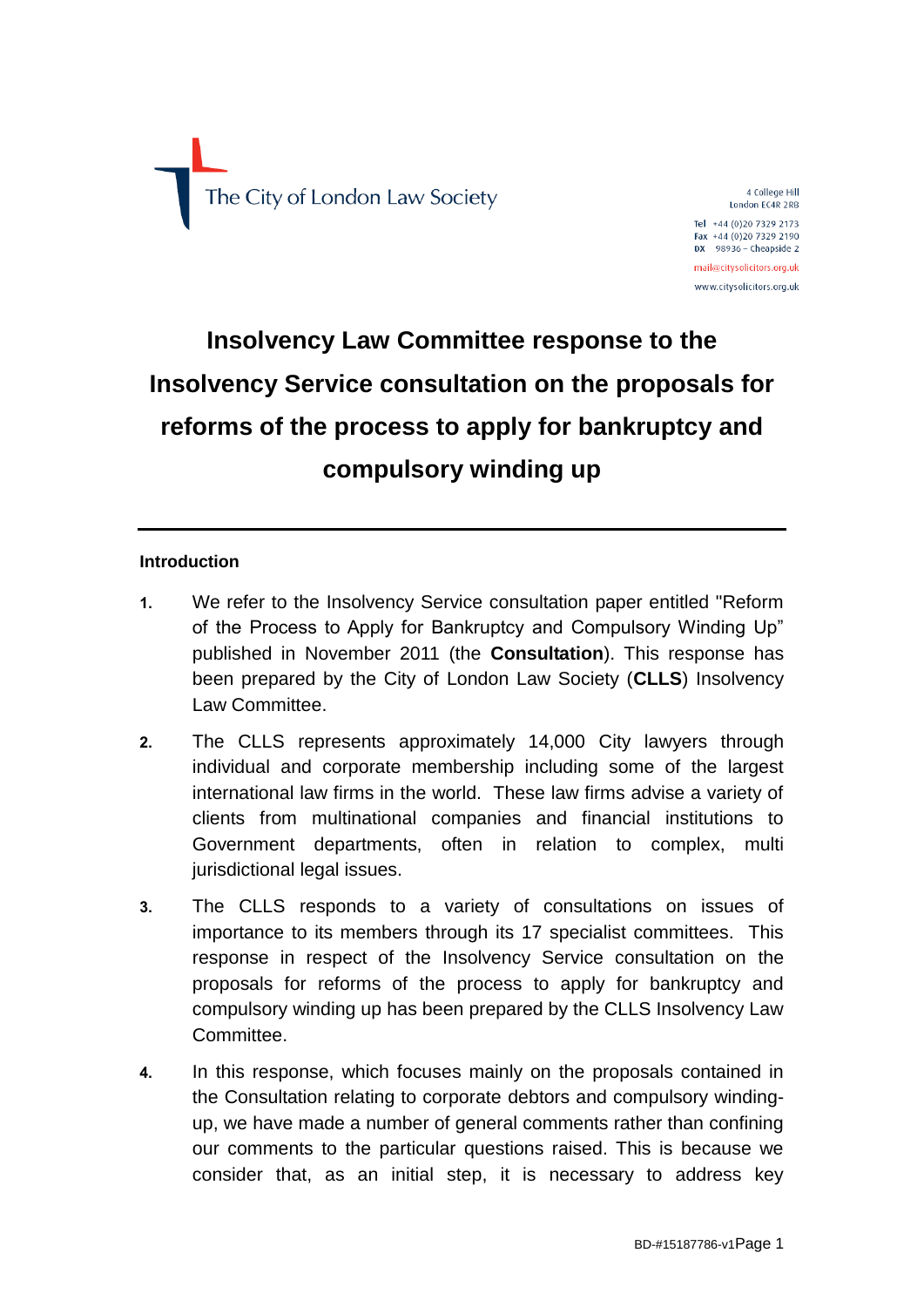assumptions underpinning the Consultation. We have set out in the Appendix a summary of our responses in relation to the consultation questions, although these should be read in the light of this response as a whole.

#### **General comments**

- **5.** We generally agree with the consensus reached following earlier consultations that the process by which an individual can file for his or her own bankruptcy could potentially be streamlined, removing the need for automatic court involvement in the process, provided that appropriate safeguards were in place.
- **6.** We would, however, emphasise the need for there to be procedures to ensure that an individual receives appropriate advice as to the available options, and the very serious consequences of bankruptcy, before seeking a bankruptcy order. The bankruptcy of an ill-informed debtor who made an application remotely and who then failed to co-operate with a process that they did not expect could prove more expensive to the court system, and less beneficial to that individual, than the procedures currently in place.
- **7.** The previous proposals have been significantly extended far beyond the initial concept of providing a "voluntary" way to enter into an insolvency procedure, so as to provide individuals with a similar procedure to a creditors' voluntary liquidation. The Consultation now proposes that the same procedure could also apply to a bankruptcy petition presented by a creditor, even in the face of debtor opposition<sup>1</sup>, unless the debtor chooses to refer the matter to the court. A petition willingly presented by a debtor is significantly different to a petition presented by a creditor. The fact that the creditor, rather than the debtor, is taking this step suggests that there is some element of dispute, if only as to whether the debtor considers that he or she should be made bankrupt at that stage as a result of their inability to pay the admitted sum. If this were not the case, the debtor would, presumably, have presented the petition.
- **8.** The Consultation states that it does not have any impact on any human rights issues.<sup>2</sup> We find this surprising in the light of articles  $6(1)$  of the European Convention of Human Rights<sup>3</sup> which requires decisions impacting on individuals to be made in a "fair and public hearing" and

 $\overline{1}$  $\frac{1}{2}$  Page 38 of the Consultation Paper

Page 96 of the Consultation Paper

<sup>3</sup> Incorporated into English law by the Human Rights Act 1998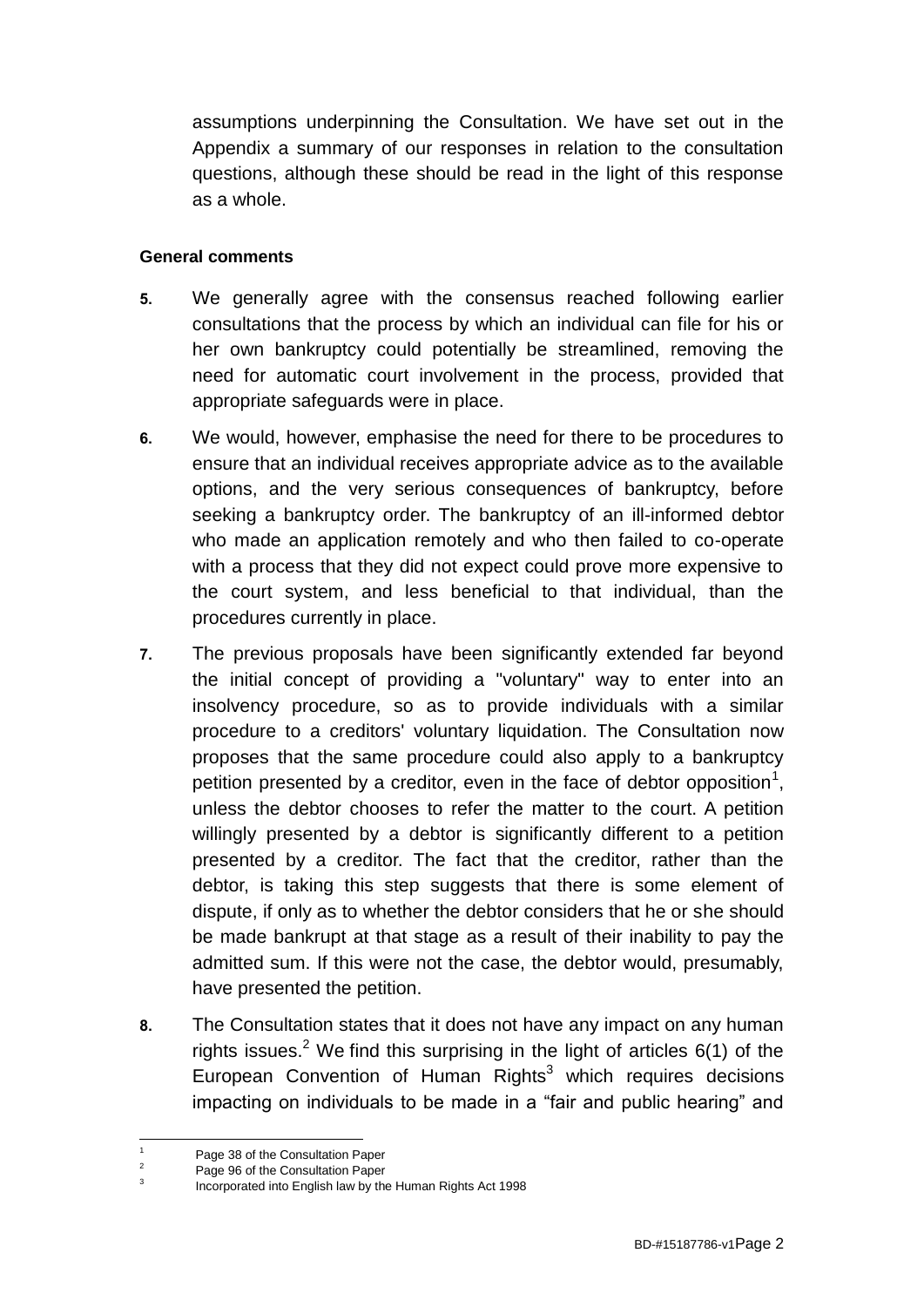"by an independent and impartial tribunal". It is difficult to imagine a more important issue for an individual than being made bankrupt as the effect of bankruptcy would deprive an individual of his property and, potentially, ability to work. Notwithstanding this, under the proposals there is no "public hearing", no "tribunal" and the Adjudicator is not demonstrably impartial.<sup>4</sup> The current legal regime entitles a debtor who opposes a statutory demand or a bankruptcy petition to a hearing. The proposals envisage that this right to a hearing would come at the cost of paying a fee and only upon payment of that fee would the debtor benefit from his human right of an impartial hearing.

- <sup>9.</sup> If there is any disagreement as to whether a bankruptcy order should be made, the matter should be referred to the court because, as noted in the Consultation, the Adjudicator "*will not have a Judge's capacity to weigh up competing interests and exercise discretion when making decisions"*. 5 It should not be for the Adjudicator to decide whether any disagreement is sufficiently material to be referred to the court, particularly given the draconian consequences which follow an individual being declared bankrupt.
- **10.** The previous proposals have also been extended by the proposal that a similar procedure could also apply to the compulsory liquidation of companies. We do not consider, for the reasons set out below, that it would be appropriate for the proposed streamlined procedure to be extended to apply to the compulsory liquidation of companies.
- **11.** We are also concerned at the inclusion of the proposals contained in the Consultation for a pre-action process aimed at encouraging constructive debtor/creditor dialogue. We do not consider that these proposals fully take into account the key differences between a litigation claim made by one party against another seeking damages and a class remedy such as bankruptcy or winding-up. Where an individual or company is potentially insolvent, every stakeholder is likely to be affected by an agreement between the debtor and one or more of its creditors.
- **12.** We consider that the potential consequences of the current proposals for a pre-action process could be to:
	- (i) further encourage individual creditors to use the threat of bankruptcy or winding-up as a debt collection tool;

 $\frac{1}{4}$ 

In the case, Secretary of State for Trade and Industry v Frid [2004] UKHL 24, the House of Lords held that The Crown is regarded as a single entity in its dealings, even though various aspects of its affairs may be handled through different government departments

<sup>&</sup>lt;sup>5</sup> Page 44 of the Consultation Paper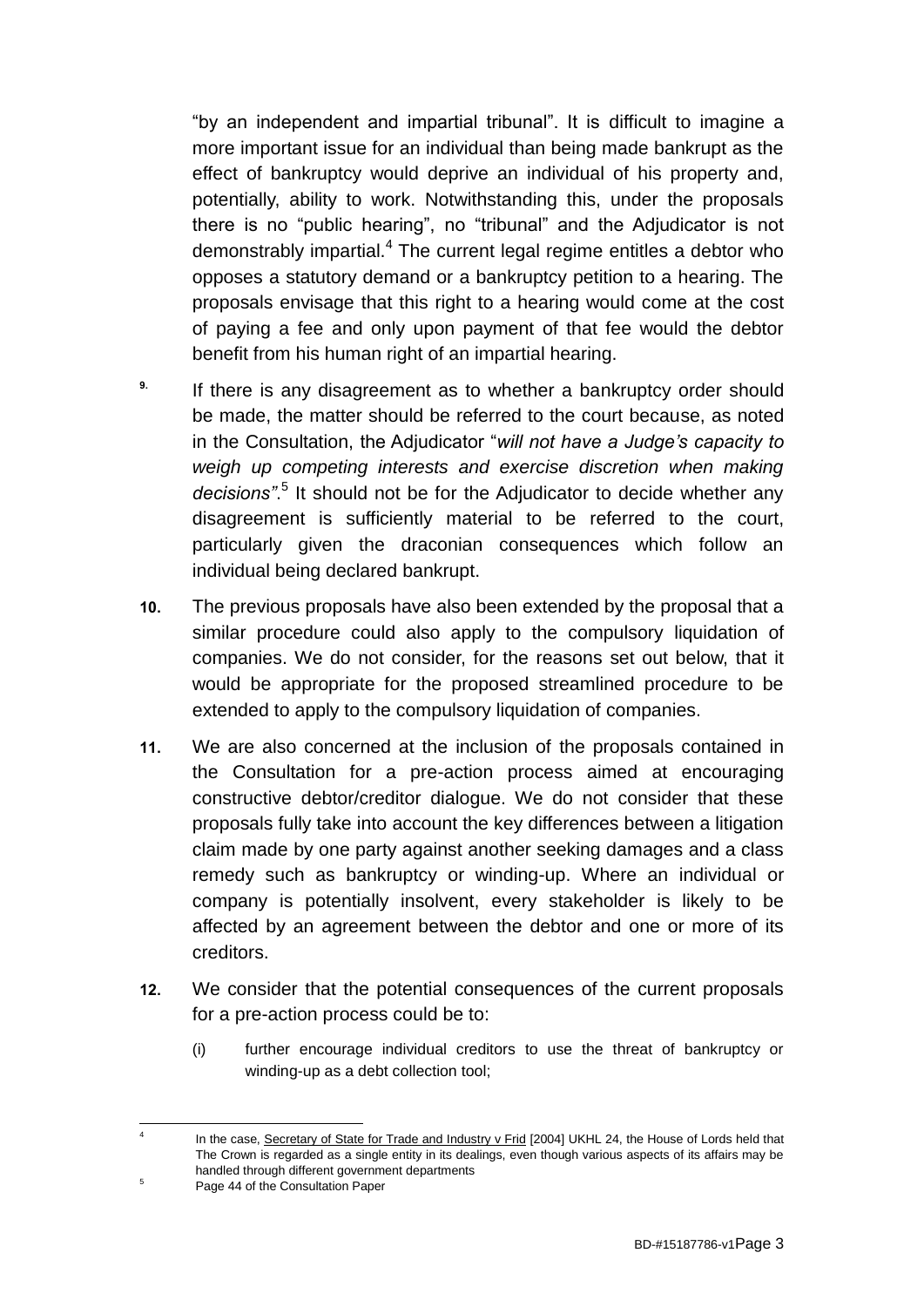- (ii) encourage an insolvent debtor to reach an agreement with the creditor who made the threat, potentially to the detriment of its other creditors; and
- (iii) restrict existing creditor rights. A creditor with (for example) an unsatisfied judgment should not be placed in a position where a debtor can buy further time by making "reasonable" payment offers, which that creditor does not have sufficient information to evaluate properly. Still less should that creditor face potential sanctions if it were to proceed with a compulsory winding-up petition at a time when a "reasonable" offer remained on the table.

## **Proposals relating to the Compulsory Winding-Up of Companies**

## **Are the proposed changes necessary?**

- **13.** As a general introductory point, we think that it is important to emphasise the fact that the position of a company which encounters financial difficulties is materially different from that of an individual. A decision to liquidate a company can already be implemented immediately, without court involvement, using the creditors' voluntary winding-up process set out in Chapter IV of the Insolvency Act 1986 ("**IA**"). It is only where a company does not, for whatever reason, use this process that the court becomes involved. This is very different from the position of an individual debtor, who must go to court if he or she wishes to be declared bankrupt.
- **14.** As noted in responses to previous consultations, we consider that a strong case needs to be made out for introducing any legislative changes (and the period of uncertainty that such changes inevitably bring about). In this case, we do not consider that a strong case has been made out in respect of corporate insolvency, given that the creditors' voluntary winding-up procedure is already available to companies.

# **The circumstances in which a revised compulsory winding-up procedure might apply**

- **15.** Turning to the proposals contained in the Consultation and, in particular, to the circumstances in which the new procedure would be used, the proposals limit the circumstances in which an Adjudicator would consider an application for the compulsory winding-up of a company. The proposals distinguish between decisions of a purely administrative nature (to be dealt with by the Adjudicator) and those which involve the exercise of judgment (to be dealt with by the court).<sup>6</sup>
- **16.** On this basis, it is proposed that the role of the Adjudicator should be limited to winding-up applications *"in circumstances where it is asserted*

<sup>1</sup> Page 44 of the Consultation Paper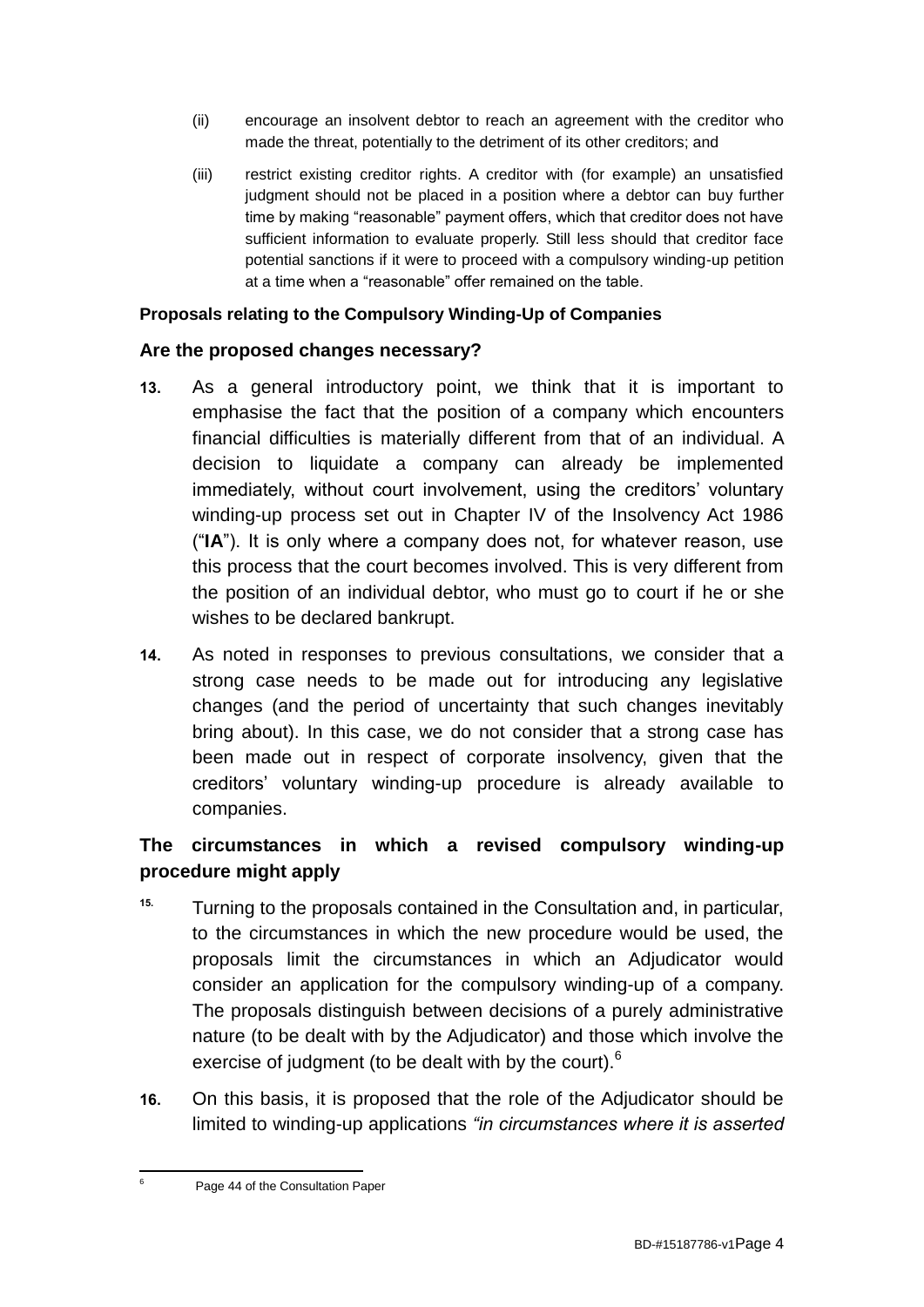*that the company is unable to pay its debts or where the company has passed a valid special resolution that it be wound up [by the court*."<sup>7</sup> The existing procedure relating to a winding-up petition based on Section 122(1)(b) to (e) and Section 122(a) to (g) IA would therefore remain unaltered.

- **17.** The new procedure would therefore, in practice, apply only where a winding-up petition was based on the assertion that the company was unable to pay its debts. It appears that there is an incorrect assumption underlying the proposals that there is no exercise of judicial discretion when a winding-up petition is made based on such grounds. This is not so. Indeed, in some cases, the exercise of such discretion is a statutory requirement.
- **18.** The circumstances in which a company is deemed unable to pay its debts are set out in Sections 123(1) and (2) IA. Two of these circumstances (impending illiquidity  $(S123(1)(e))^8$  and balance sheet insolvency  $(S123(2)))^9$  specifically require the court to exercise its discretion in deciding whether it would be appropriate to make a winding-up order on this basis, often following the provision of (sometimes conflicting) expert evidence.<sup>10</sup>
- **19.** This leaves (in England and Wales), petitions based on an unsatisfied statutory demand (S123(1)(a) IA) or an unsatisfied judgment (S123(1)(b) IA), both of which will almost inevitably be presented by the relevant creditor rather than by the debtor. These are, however, also areas where the exercise of a discretion or judgment may be necessary when petitions are presented on this basis, either because there are technical legal arguments about (for example) whether the statutory demand was correctly served or because the debtor company wishes to obtain an adjournment, delaying the making of a winding-up order while other alternatives are explored.

## **Lack of transparency and creditor involvement**

**20.** The perceived benefit of any streamlined compulsory liquidation process must be balanced against any prejudice to creditors inherent in

<sup>1</sup>  $7 \qquad$  Page 43 of the Consultation Paper

<sup>8</sup> S123(1)(e) IA provides that a company is deemed unable to pay its debts "if it is **proved to the satisfaction of the court** that the company is unable to pay its debts as they fall due".

<sup>9</sup> S123(2) IA provides that a company is also deemed unable to pay its debts "if it is **proved to the satisfaction of the court** that the value of the company's assets is less than the amount of its liabilities, taking into account its contingent and prospective liabilities".

<sup>10</sup> See, for example, BNY Corporate Trustee Services Ltd v Eurosail - 2007- 3BL plc and others [2011] EWCA Civ 227 The complicated question of determining balance sheet insolvency also occupied the court for an extended period of time in Re Colt Telecom Group plc [2002] EWHC 2815. Whilst this was a case involving an application for an administration order, the question as to whether a company was likely to be able to pay its debts took a significant period of time to determine and involved detailed cross-examination of expert witnesses called by both sides.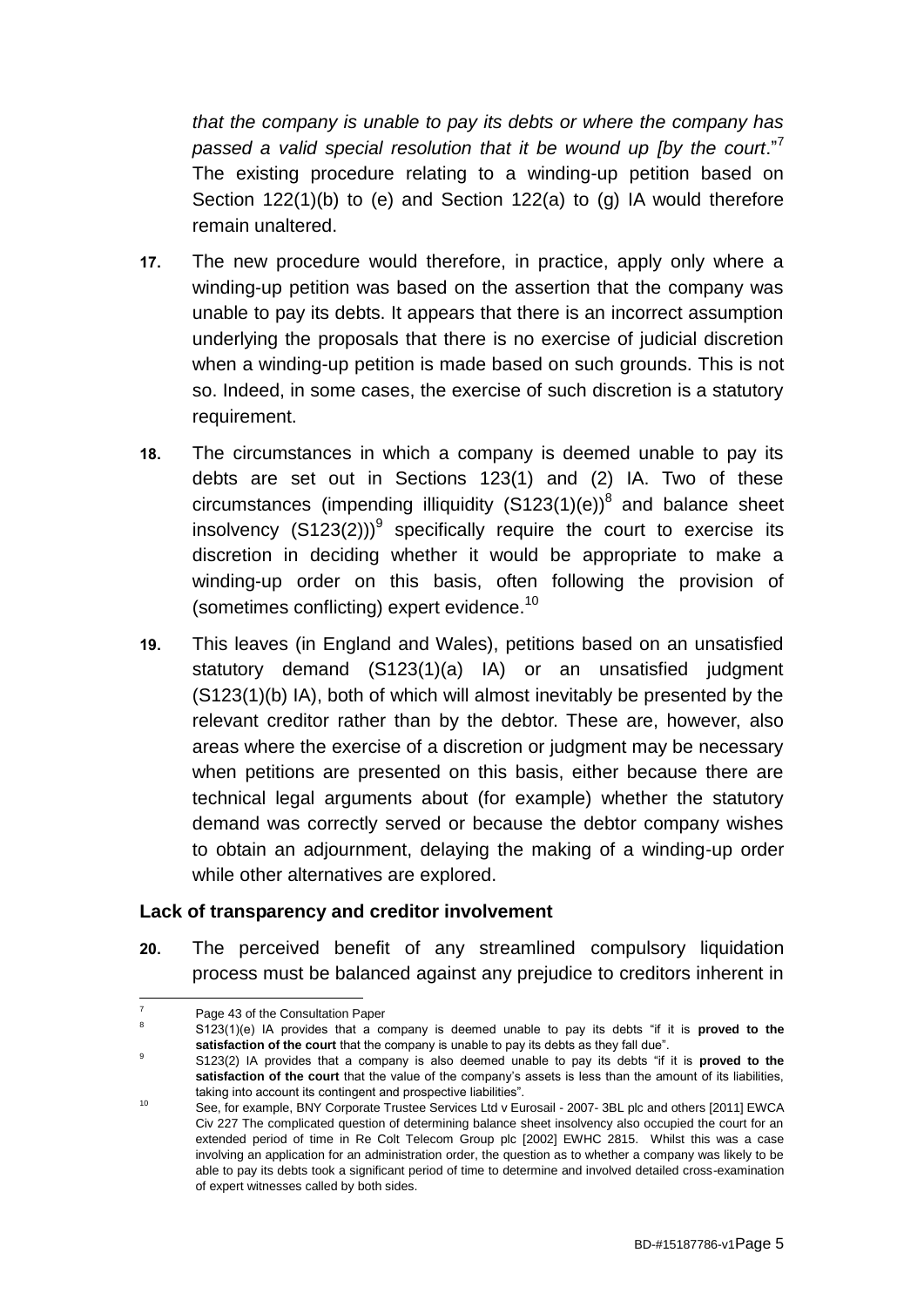the new process. Liquidation is a collective remedy, and the views of a petitioning creditor will not always prevail. The procedure outlined in the Consultation does not, however, appear to take account at any stage of the views of the debtor company's other creditors.

**21.** The impact of excluding those creditors from the process is heightened by the fact that the Consultation does not anticipate a winding-up petition heard by the Adjudicator being advertised. It therefore seems that creditors, who may have a significant economic interest in what happens to the relevant company, will remain unaware of the liquidation process until a winding-up order has been made. This lack of transparency, and any resulting perception that matters were being dealt with behind the scenes by civil servants would be particularly unfortunate where (as is often the case) the petitioning creditor was HM Revenue & Customs.<sup>11</sup>

## **Section 127 IA**

- **22.** Section 127 IA provides that in a winding-up by the court, any disposition of the company's property and any transfer of shares "made after the commencement of the winding-up" (effectively the day when the winding-up petition is presented) is, unless the court orders otherwise, void.
- **23.** The proposal that a winding-up petition which is to be dealt with by an Adjudicator should be neither filed at court nor advertised<sup>12</sup> could both prejudice those dealing with the company in question and, more importantly, create systemic uncertainty, as it would become impossible to carry out a search in order to ascertain whether or not a transaction involving a sale of assets (such as a securitisation or business sale) or a share transfer might be void. This would be expected to have a direct impact on the treatment of such transactions by ratings agencies and could potentially result in an increased number of time consuming and expensive applications to court for the subsequent validation of transactions.

# **Provisional Liquidation**

**24.** The Consultation Paper does not specifically contemplate the circumstances in which a creditor presenting a winding-up petition also seeks the appointment of a Provisional Liquidator to preserve the company's assets pending the hearing of the winding-up petition. We

 $11$ In the case, Secretary of State for Trade and Industry v Frid [2004] UKHL 24, the House of Lords held that The Crown is regarded as a single entity in its dealings, even though various aspects of its affairs may be handled through different government departments

<sup>&</sup>lt;sup>12</sup> Page 48 of the Consultation Paper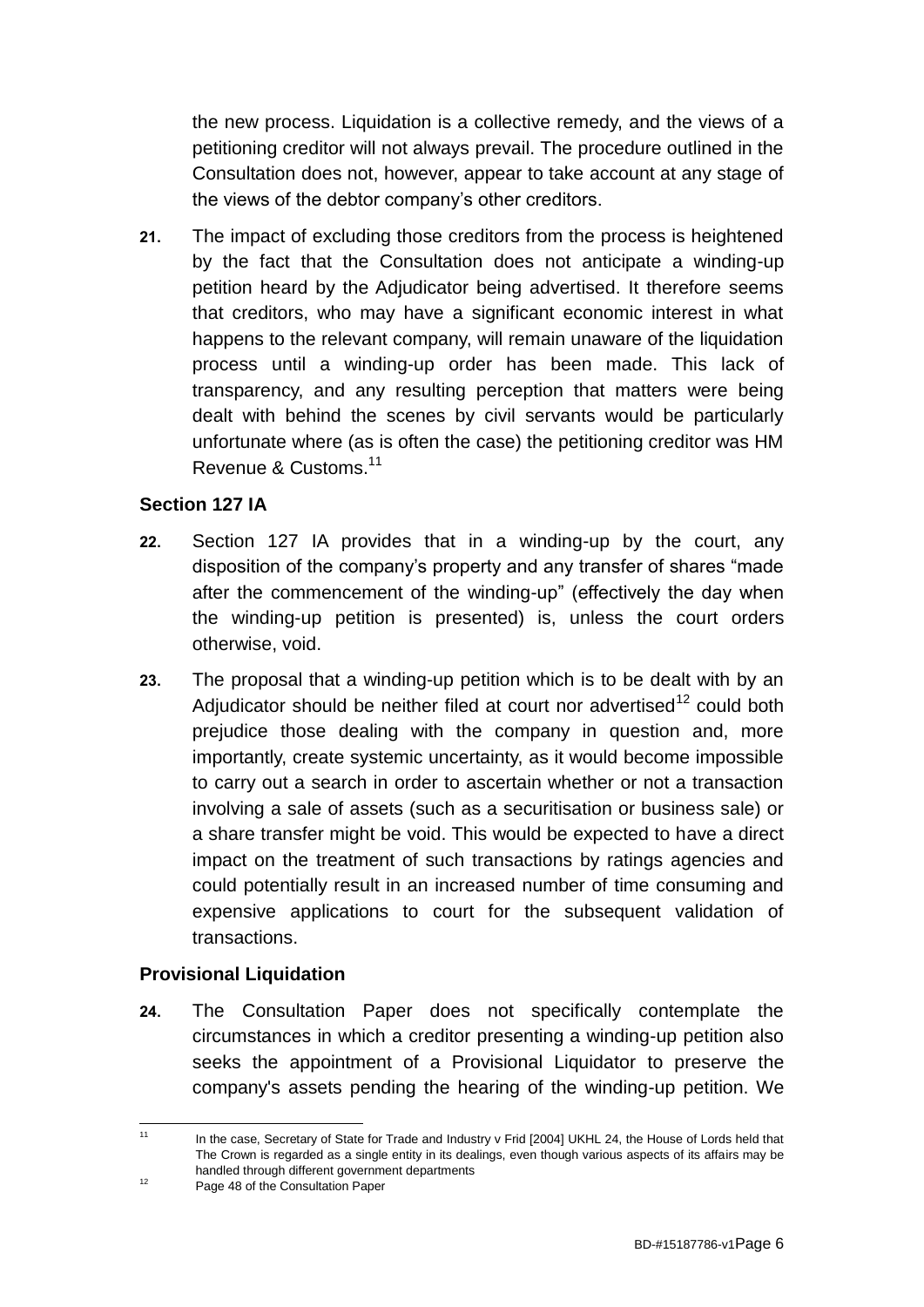assume that any petition seeking such relief will automatically be heard by the Court (given that there will almost inevitably be a "dispute" in such circumstances). Presumably this could result in the unsatisfactory position that the petition is determined by the Adjudicator whilst separately the Court is determining the appointment of the provisional liquidation.

## **Potential scope for confusion**

**25.** A two track process, where an application is heard by either the Court or an Adjudicator, depending on the grounds relied on, has the potential to create uncertainty and confusion, particularly where petitions to the Court are advertised and public, while petitions heard by an Adjudicator would be made without advertisement behind closed doors. The potential for uncertainty would be heightened where the petition was, as is not unheard of, based on a number of grounds, some of which fell within the Court's jurisdiction and some within the Adjudicator's.

## **Winding-up petitions presented in respect of foreign companies**

**26.** The proposals contained in the Consultation Paper do not distinguish between the position where the debtor is a UK company and that where it is a foreign company. In the latter case, the Courts is required to exercise a discretion in relation to any such "unregistered company" as to whether or not it would be appropriate to make a winding-up order, given the extent of the company's nexus with the United Kingdom<sup>13</sup>. Given the requirement for the exercise of judicial discretion, we do not consider that it would be appropriate for an Adjudicator to deal with winding-up applications relating to foreign companies.

# **Conclusion**

- **27.** In the light of:
	- (i) the limited circumstances in which a compulsory winding-up petition would be heard by an Adjudicator, unless the statutory tests for illiquidity (S123(1)(e)) or balance sheet insolvency (S123(2)) IA were amended, so that the Adjudicator rather than the Court had to be satisfied (which we believe would be a mistake, as this is matter of judgment which should remain within the jurisdiction of the court);
	- (ii) the resulting probability that the process would be limited (in England and Wales) to petitions presented by creditors based on an unsatisfied statutory demand or judgment where the debtor was willing to consent to going into compulsory liquidation (but was not willing or able to go into creditors voluntary liquidation);

 $13<sup>13</sup>$ 

<sup>13</sup> See, for example, Banque des Marchands de Moscou (Koupetschesky) v Kindersley [1950] 2 All ER 549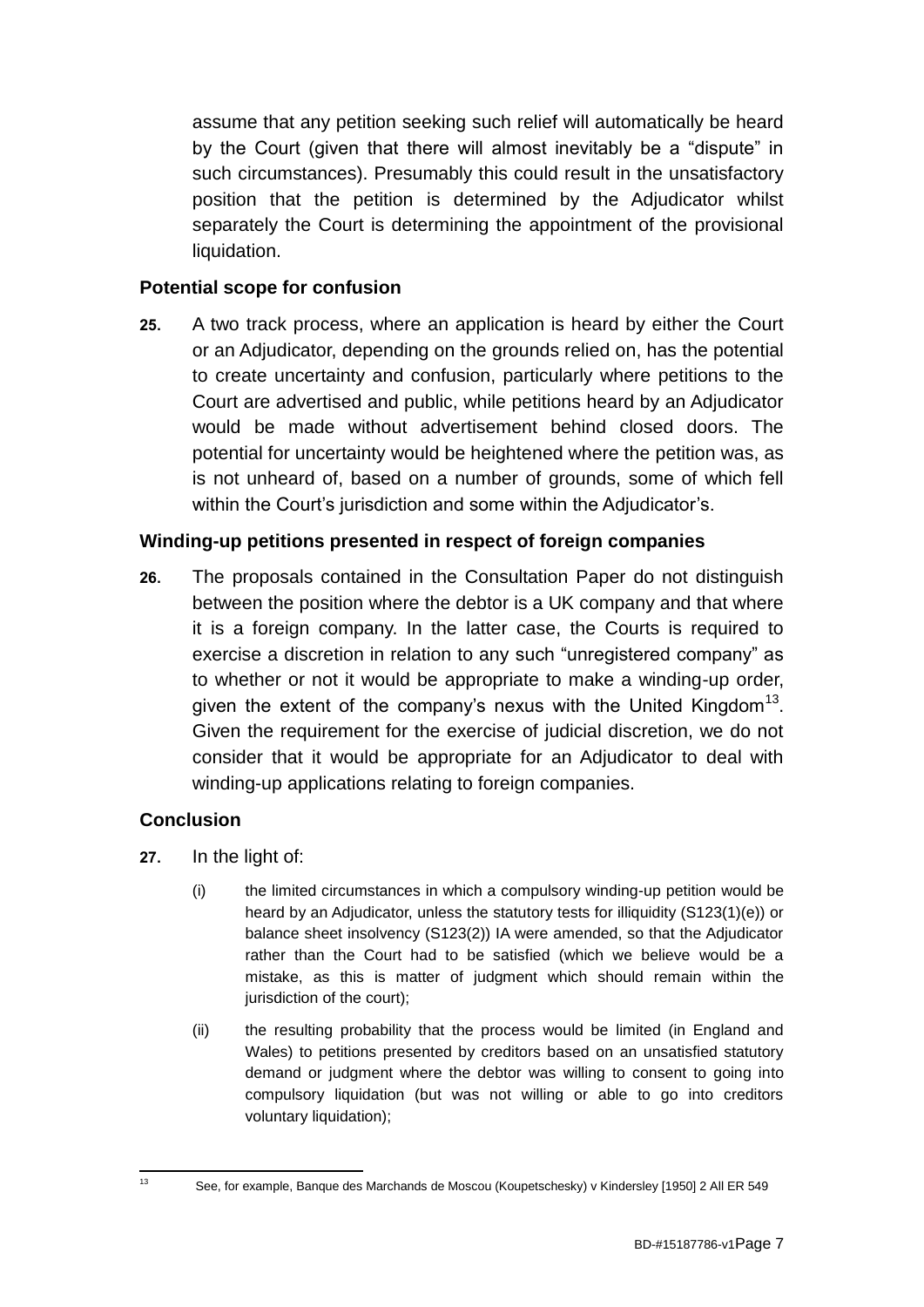- (iii) the comparative lack of transparency and the loss of creditor rights of audience under the proposed procedure; and
- (iv) the potential for uncertainty and confusion which a two track compulsory liquidation procedure could cause,

we consider that any benefits inherent in the proposals to revise the process to apply for a compulsory winding up of a company are clearly outweighed by the risk that the implementation of the proposals set out in the Consultation, in their current form, could erode creditor rights, create commercial uncertainty and have unintended consequences which could result in creditors being prejudiced.

#### **Proposals relating to The Pre-Action Process**

#### **The Pre-Action Process**

- **28.** The reforms proposed in the Consultation are, as noted in the Foreword to the Consultation Paper, "designed to encourage debtors and creditors to communicate with each other, and thereby reach a solution which is satisfactory to both of them, without recourse to a bankruptcy or winding up application…"
- **29.** While it is clearly useful to encourage constructive dialogue between a debtor and its creditors, we do not consider that it would be appropriate to introduce what is effectively a mandatory pre-action protocol for insolvency proceedings.
- **30.** The position where a company is facing imminent insolvent liquidation is very different to the position where parties are contemplating (for example) a negligence action. In many cases, the debtor's liquidity position and the existence of other pressing creditor claims will significantly limit the scope of any resulting dialogue where there had been no such dialogue before the threat of commencing insolvency proceedings.

#### **The risk of encouraging the shift from a class remedy to a debt collection tool**

- **31.** There is also a more fundamental concern, in that the proposed preaction process assumes that there is a dispute involving two parties which can be resolved by an agreement between those parties. The key difference between bankruptcy and other litigation is that where an individual or company is potentially insolvent, every stakeholder is likely to be affected by an agreement between the debtor and one of its creditors. The bankruptcy and compulsory winding-up procedures are therefore intended to protect the interests of all creditors.
- **32.** There is a clear risk that, as currently proposed, the pre-action procedure could encourage debtors to put off restructuring negotiations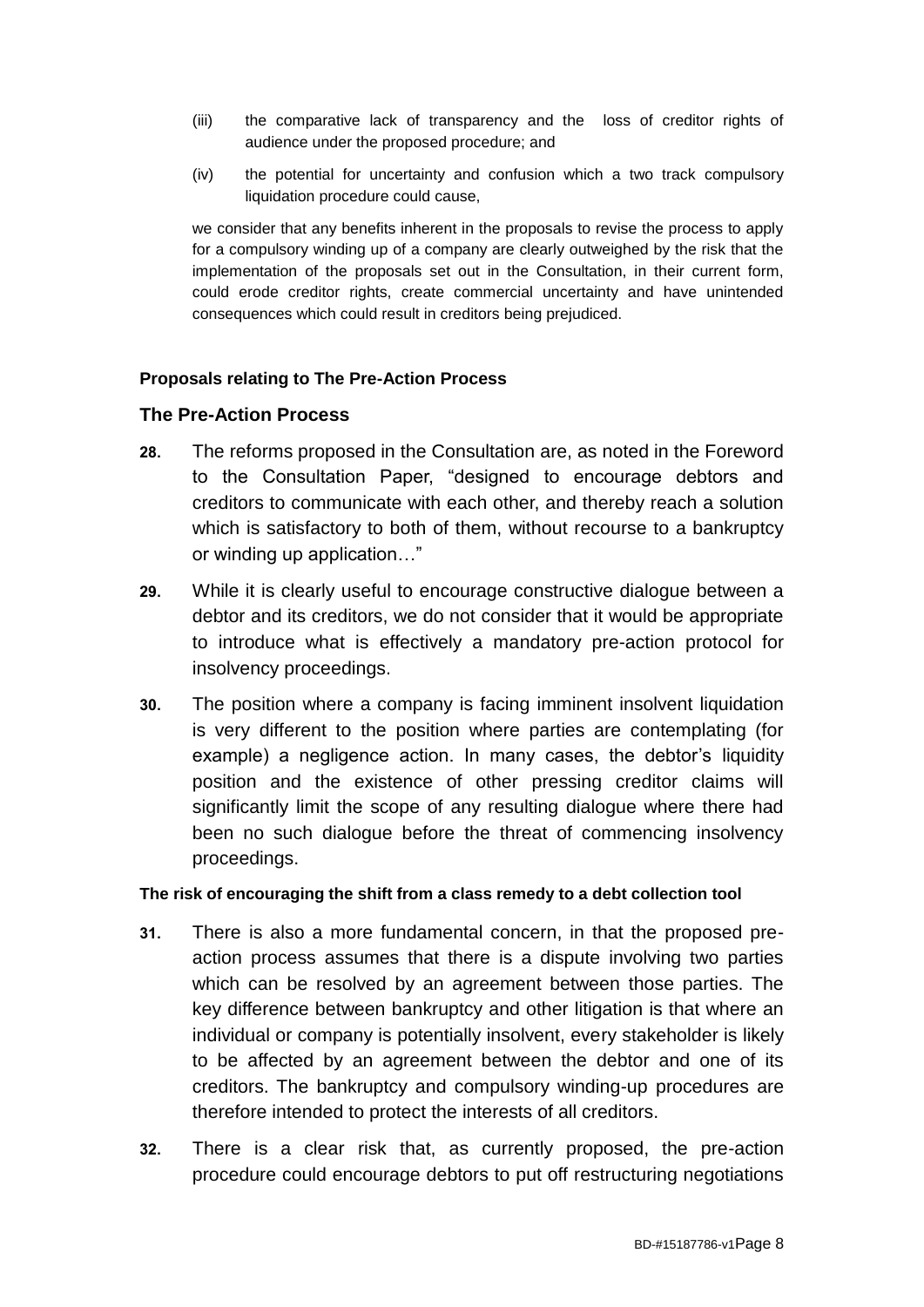until the last moment and, when such negotiations do occur, agree ad hoc bilateral deals with creditors which lack transparency, rather than proposing viable long term solutions which are fair to all their creditors and which have been approved by an insolvency practitioner.

- **33.** The pre-action procedure may also further encourage creditors to use the threat of bankruptcy or compulsory winding up as a debt collection tool, if there is a perception that the debtor is being encouraged to agree a settlement of that creditor's claim (potentially ignoring the position of other creditors).
- **34.** The validity of such ad hoc arrangements entered into with creditors may be challenged under S239 or 340IA as "Preferences" or potentially under S238 or 339IA as "Transactions at an Undervalue" if the debtor in question subsequently goes into bankruptcy, liquidation or administration. Such arrangements may also, if entered into by a company and detrimental to the general body of creditors, result in disqualification procedures being initiated in respect of that company's directors. There is therefore a risk that, once again, the unintended consequence of the proposed measures may be an increase, rather than a reduction, in court involvement.

## **Impact on creditor rights and increased litigation risk**

- **35.** The imposition of a mandatory pre-insolvency process in the form proposed could significantly erode the existing rights of an unpaid creditor, owed an undisputed amount, to petition for the debtor to be wound-up. It is, for example, stated that a creditor would not have complied with the requisite mandatory pre-action process if it "*proceeded [to make an application to wind-up the debtor] despite a debtor's reasonable attempts to settle the claim".*<sup>14</sup>
- **36.** The question of what is "*reasonable"* in this context could give rise to significant disputes which could increase, rather than reduce, the level of court involvement in the insolvency process. This is a complex question requiring sometimes detailed consideration and application of judicial discretion.

 $14$ 

Page 31 of the Consultation Paper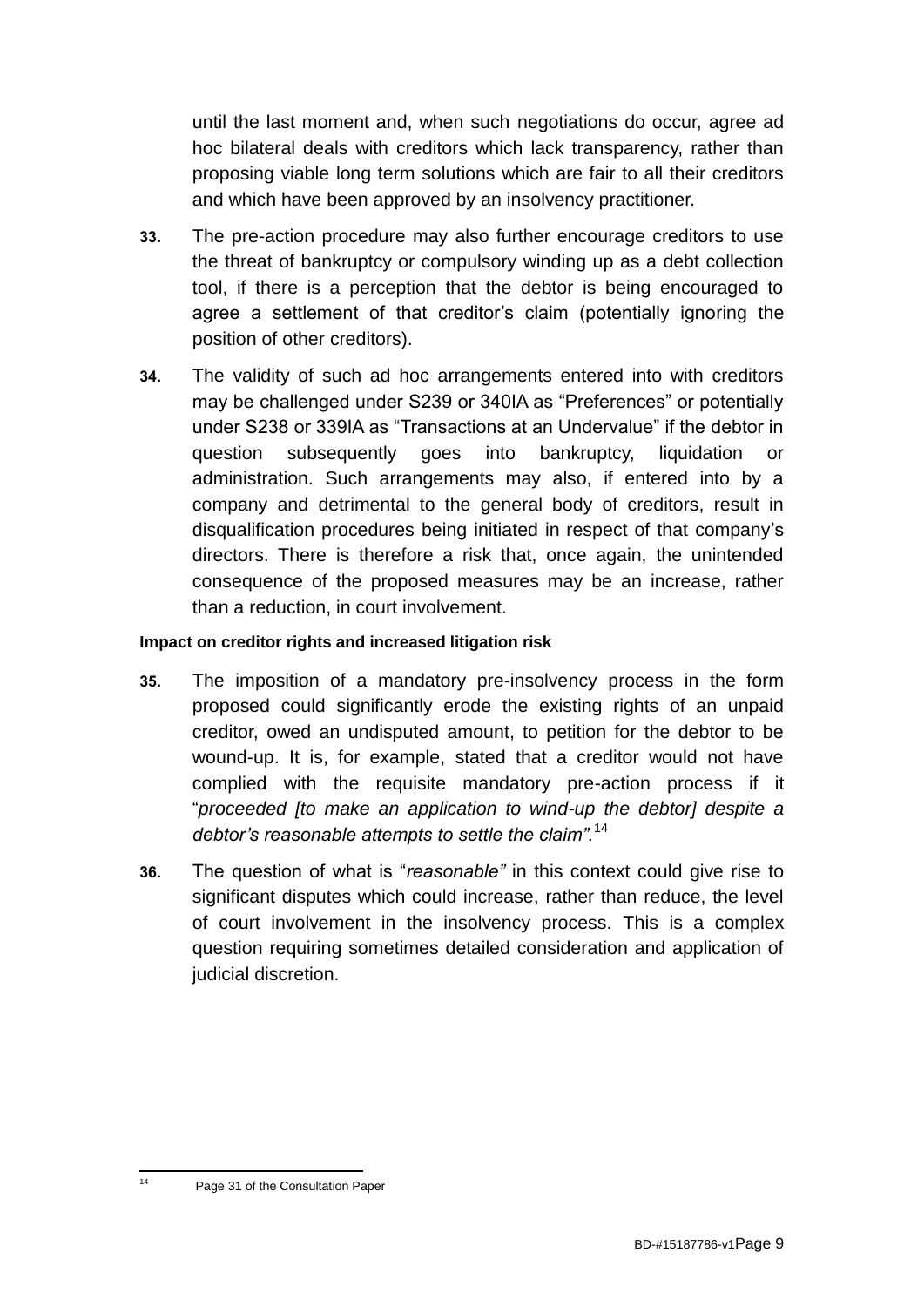- **37.** The apparent shift away from the protection of legitimate creditor interests is highlighted by the suggestion in Question 15 of the Consultation paper that there could be civil (or even criminal) sanctions imposed on a creditor who commences winding-up proceedings but has not complied with the mandatory pre-action process because, for example, it rejected a "reasonable" settlement proposal.
- **38.** Adopting sanctions of this nature could significantly alter the balance of any commercial negotiations if a creditor, having (for example) obtained judgment against the debtor, was then obliged to chose between:-
	- (i) accepting a settlement which that creditor considered unreasonable; and
	- (ii) taking the alternative option of commencing winding-up proceedings, knowing that they potentially faced a penalty if the court disagreed with their view of what was "reasonable".

There should be no question of a party suffering civil or criminal liability based on their assessment of whether a settlement proposal was reasonable in the relevant circumstances.

**39.** Given that it is always open to a debtor to communicate with its creditors, and that a number of effective statutory mechanisms are already available with which to implement a viable debt restructuring solution, it is not clear why it appears that a creditor could be required to justify its decision to apply for a compulsory winding-up, rather than keeping the onus on the debtor to make timely and realistic proposals.

# **The contents of the Pre-Action Notice**

- **40.** It appears that the proposed contents of the pre-action notice are trying both to bring the claim (and its seriousness) to the debtor's attention and, at the same time, to set out the creditor's position. The difficulty in trying the cover this second limb is that a creditor would, in the same notice, be asking whether the debtor can afford to pay the debt and (prejudging its answer) setting out the extent to which the creditor would be willing to amend its repayment terms<sup>15</sup>.
- **41.** In the absence of reliable financial information from the debtor, it is difficult to imagine the pre-action notice containing anything other than a high level statement to the effect that the creditor would be prepared to consider any reasonable payment proposal put forward by the debtor, if supported by its financial projections and business plan.
- **42.** Given the key concern appears to be that of how best to bring the debtor and creditor together, so as to initiate a constructive dialogue before a bankruptcy or winding-up petition is filed at court, one solution

 $15<sup>15</sup>$ <sup>15</sup> See proposed contents of a Pre-Action Notice on Page 29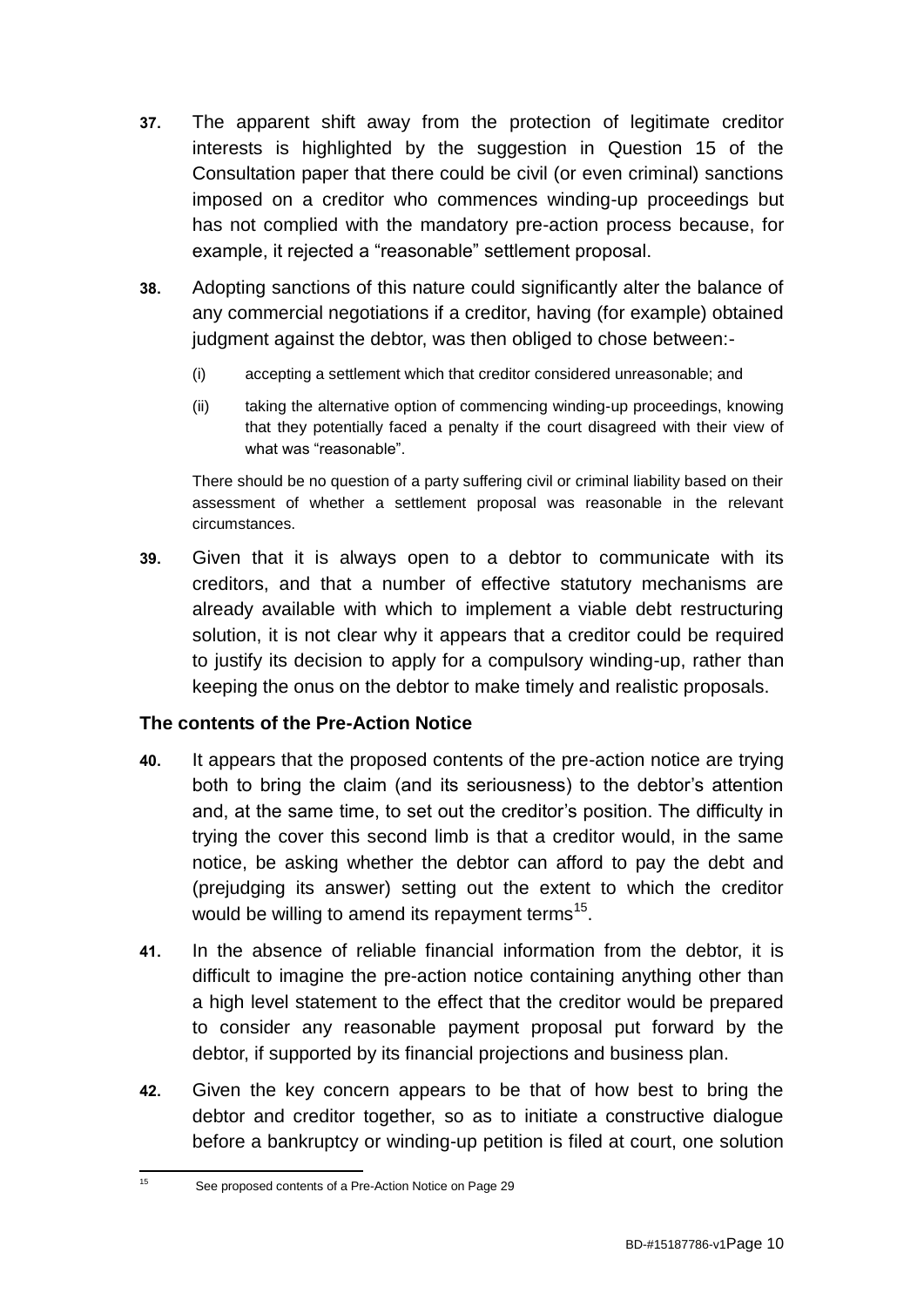might be to include additional wording in a statutory demand. The pro forma statutory demand served on an individual debtor could, for example, include a clear statement setting out:

- (i) the consequences of being declared bankrupt;
- (ii) a summary of the alternative options available to an individual facing financial difficulties (such as debt relief orders and individual voluntary arrangements); and
- (iii) the importance of seeking appropriate, independent debt advice (together with details of where to go to obtain this).

A statement which clearly sets out the importance of addressing the issue immediately, together with suggestions as to what the individual's next steps should be, in terms of considering their available options, might go some way towards facilitating dialogue at an earlier stage.

## **Proposals relating to Bankruptcy**

**43.** We do not propose to comment in detail on the procedural points (such as those relating to the payment of fees) set out in the Consultation, as others responding to the Consultation will have greater experience in this area. We would, however, take this opportunity to make two points of more general application.

## **What amounts to a "Dispute"?**

- **44.** The Consultation states that the new procedure should only apply to undisputed applications where there is "essentially no disagreement between the parties". The Consultation does not define what would amount to a "dispute" or "disagreement" for these purposes, but it appears from the fact that a creditor bankruptcy petition may proceed in the face of debtor opposition<sup>16</sup>, that there is an unspoken requirement that a debtor's opposition should, to be treated as a dispute, have legal merit. The question of what threshold should apply when considering whether or not this is the case, is unclear from the Consultation.
- **45.** It is also unclear whether an Adjudicator, having decided that a debtor's opposition to a petition lacks legal merit, has to provide a reasoned argument supporting his or her conclusion. Logic and natural justice suggest that they should, as otherwise there would be no clear appeal process, but the time and cost involved in preparing such a statement has not obviously been taken into account in the cost/benefit exercise set out in the Consultation.

 $16$ 

Page 38 of the Consultation Paper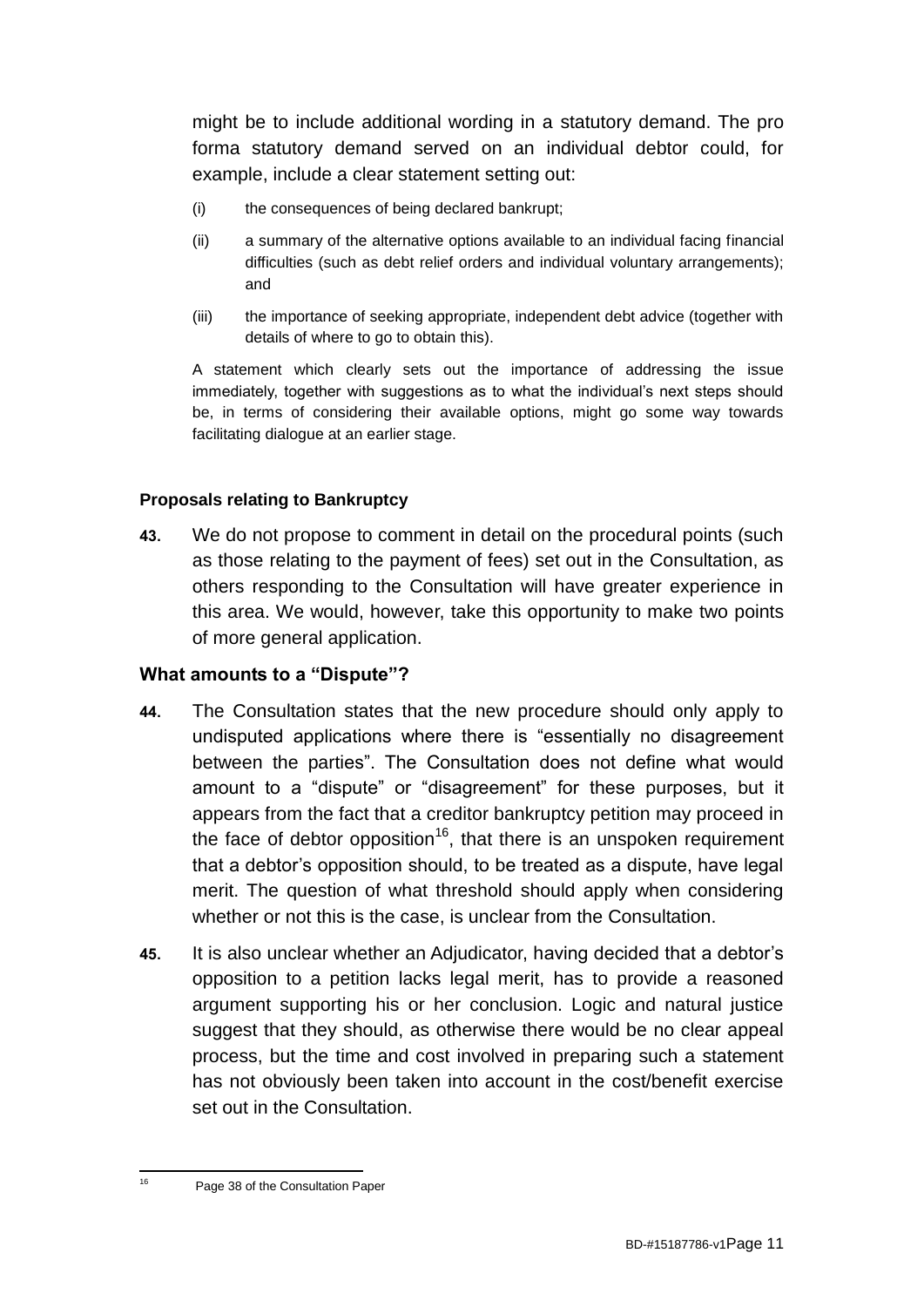**46.** A dispute involving an individual debtor will, in any event, often not relate to the existence of the debt on which the bankruptcy petition is founded, but rather to whether bankruptcy is the most appropriate option and/or whether more time should be granted before a bankruptcy order is made. The proposals also give rise to possible disputes as to whether the pre-action process has been properly complied with.<sup>17</sup> As acknowledged in the Consultation, it is the Court, rather than the Adjudicator, which will be best placed to resolve a dispute of this nature, as it involves balancing the competing interests of stakeholders.

# **Bankruptcy Tourism**

- **47.** Section 279(1) IA provides that a bankrupt may be discharged from bankruptcy one year after the date on which the bankruptcy commences. This provision has encouraged a significant number of individuals resident in other EC jurisdictions to apply for the making of a bankruptcy order in the United Kingdom, when faced with financial difficulties, rather than go into an equivalent procedure in their own jurisdiction (where they may only receive a discharge after a number of years).
- **48.** As far as citizens of EC member states are concerned, a bankruptcy order should only be made in respect of that individual where it is established that their "centre of main interests" is in the United Kingdom. Establishing whether or not this is the case involves the exercise of judicial discretion after, in many cases, seeking the provision of evidence to support the debtor's claim to a UK COMI.<sup>18</sup>
- **49.** It is not clear whether an Adjudicator would be in a position to carry out this exercise, particularly where the applicant applied remotely for the making of a bankruptcy order, selecting the evidence with which to support its petition. If they are not in a position to do so, there is a risk that the procedure set out in the Consultation could be abused by those who do not, in reality, have a UK COMI.
- **50.** The costs involved in the Official Receiver's office dealing with such cases and, where necessary, seeking an annulment of the bankruptcy order under Section 282 IA, may well prove greater than any cost

 $17$ See, for example, Page 40 of the Consultation Paper, which provides that this would be a pre-condition of the Adjudicator making a bankruptcy order

<sup>18</sup> Establishing a debtor's COMI is not always easy to determine as highlighted by the recent case of Irish Bank Resolution Corporation Ltd v Quinn [2012] NI Ch1 (10th January 2012). The case involved an application to annul/rescind the bankruptcy order made by the Northern Irish Court in respect of Mr Quinn. On the facts and evidence presented, it was held that on a balance of probabilities Mr Quinn's COMI was not in N.I. and the bankruptcy order was annulled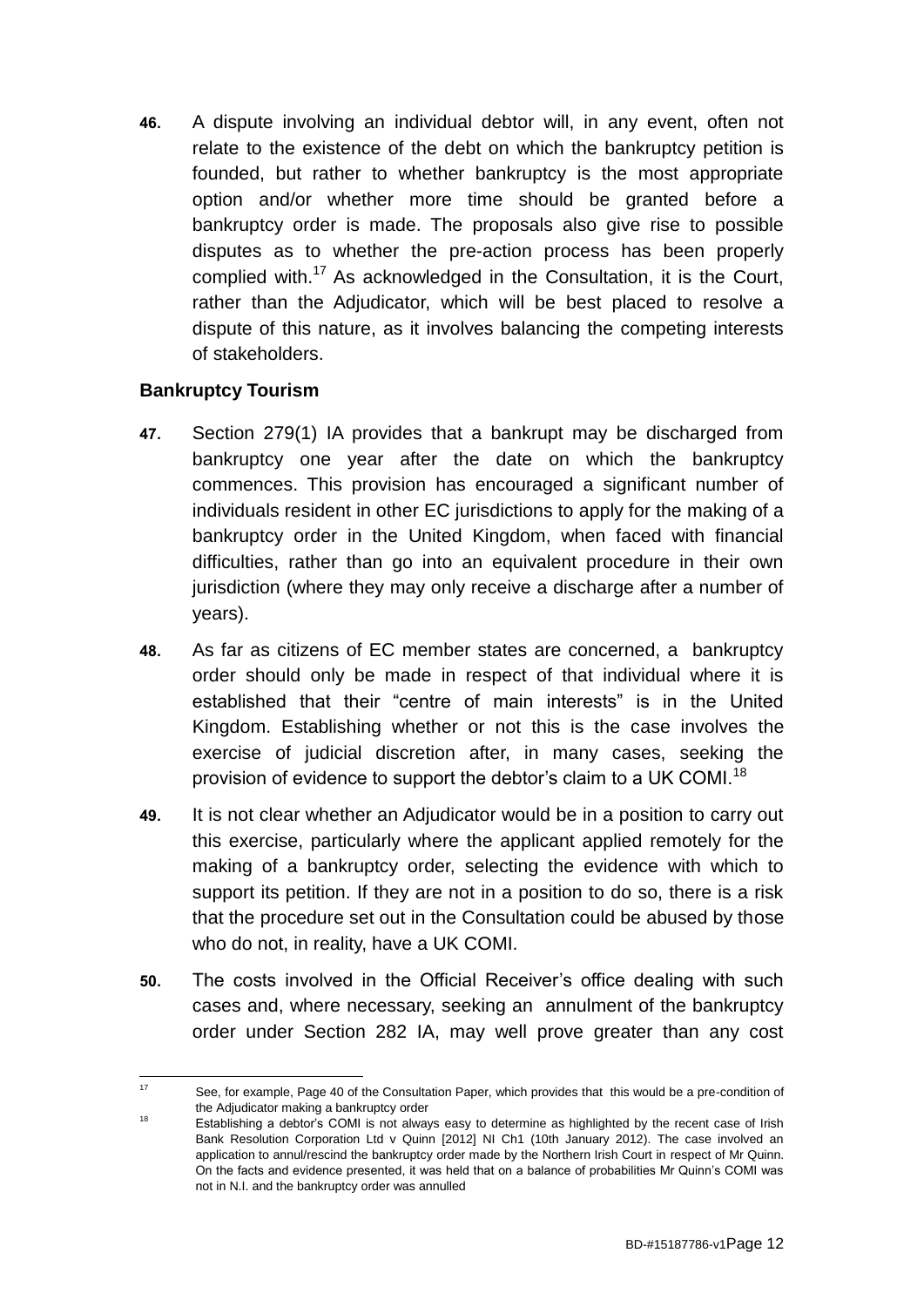savings involved in those cases being initially dealt with by an Adjudicator rather than by the Court.

**51.** One possible solution would be to provide that, unless the debtor certified that it had been resident and domiciled in the United Kingdom for a specified period of time (for example 5 years), the matter should automatically be heard by the court rather than by the Adjudicator.

## **26 January 2012**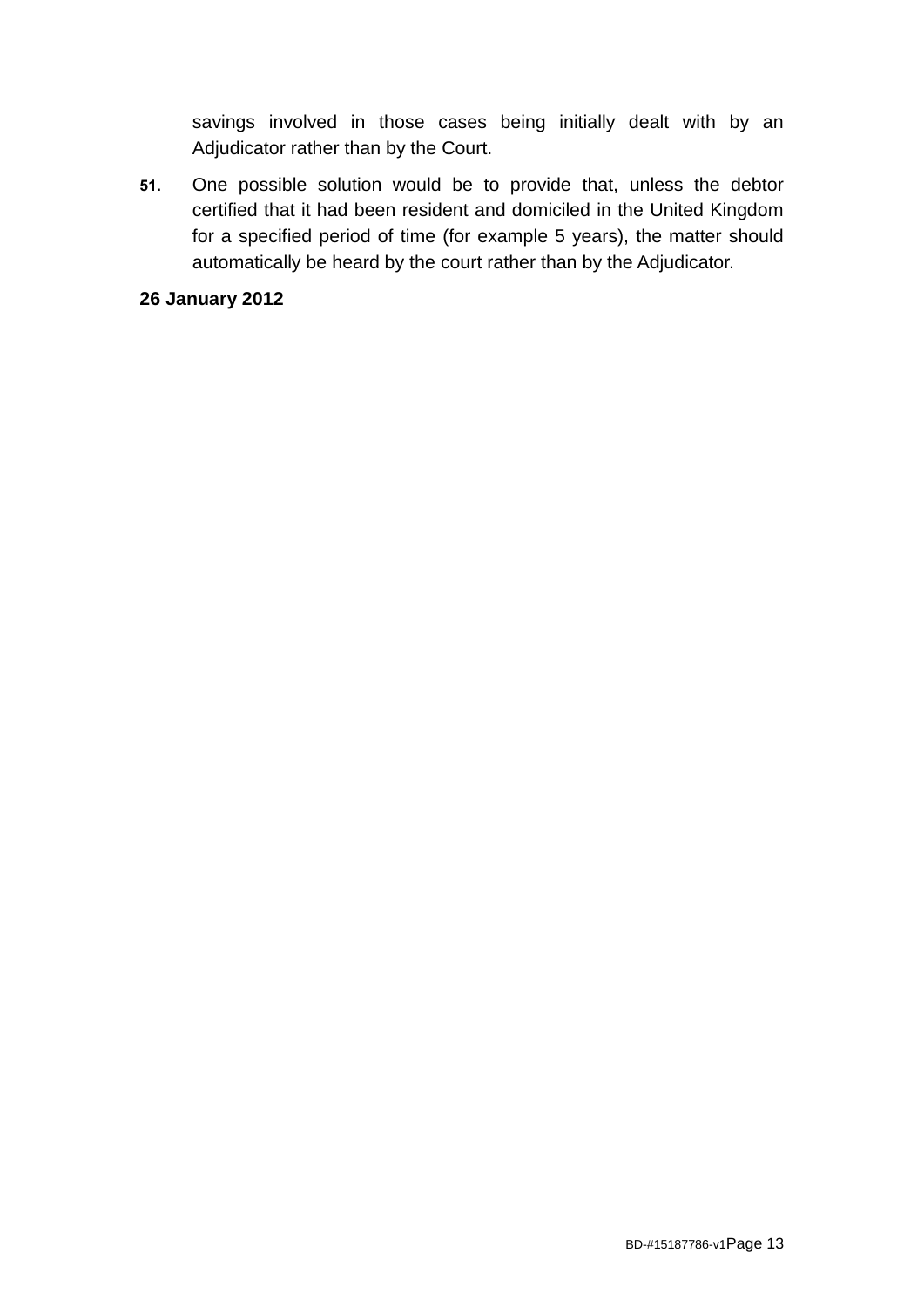#### **Appendix**

**Question 1: Should documents relating to a bankruptcy or winding-up case remain with the party who created them, and be open for inspection there by persons so entitled?**

We consider that this proposal may make it more difficult for a party with a legitimate interest to view relevant documents and that it may therefore reduce the transparency of the bankruptcy or winding up process.

If this suggestion were to be adopted, a creditor would have to apply to a (potentially very busy) insolvency practitioner for permission to come to their office and review documents, a scenario which carries the inherent risk that the insolvency practitioner might to try to deter that creditor, seeing their request as a time-consuming nuisance.

At the moment such documents can be inspected by creditors at court during normal court hours. We consider that this should continue to be the case.

#### **Questions 2 to 10**

These are procedural issues relating to the payment and administration of application fees, and the position of creditors without internet access, which we consider others are better qualified to comment on

#### **Questions 11 to 15 and Question 401A: The Pre-Action Process**

We refer to Paragraphs 27 to 41 above.

We agree that it is clearly useful, where practical, to encourage constructive dialogue between a debtor and its creditors. There may also be a benefit in a creditor taking steps to emphasise the gravity of the debtor's position, so that the debtor is encouraged to take advice as to the options available to him or her at any earlier stage than may currently be the case.

We would, however, not support the introduction of any form of mandatory pre-action protocol for insolvency proceedings, as the position where a company is facing imminent insolvent liquidation is very different to the position where parties are contemplating (for example) a negligence action. The key concerns relating to this proposal are that:

- (i) A protocol of this nature assumes that a debt claim involves only the debtor and the relevant creditor. It would therefore encourage the debtor to agree a deal with the creditor in question, potentially to the detriment of the debtor's other creditors. Insolvency legislation is intended to protect the interests of those creditors as a class.;
- (ii) This would, in turn, result in what are currently class remedies being increasingly used as a debt collection tool by individual creditors;
- (iii) A debtor could use arguments that the pre-action protocol had not been properly followed as an additional basis for dispute; and
- (iv) The proposal takes no account of the fact that a creditor may need to act quickly to preserve the assets available to meet creditor claims. The suggestion that a preaction process should be followed is very difficult to reconcile with the scenario where creditors feel forced to seek the appointment of a provisional liquidator. Failure to act quickly could result in significant losses for creditors which it is impossible to put a figure on the purpose of the Impact Assessment.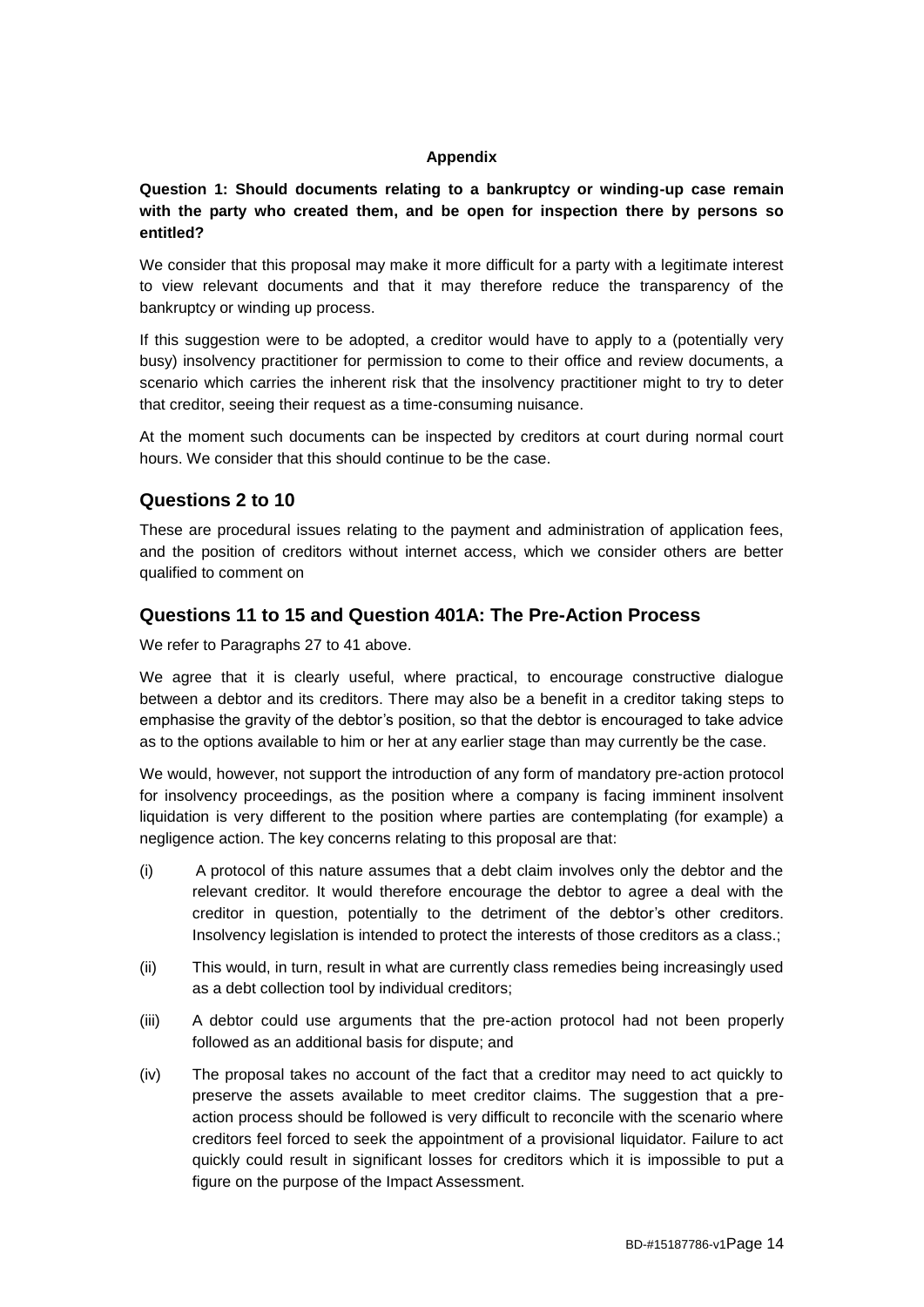We would suggest that, rather than introduce a system which was both cumbersome and open to abuse, it might be more appropriate, as suggested in Paragraph 41 to consider amending the form of Statutory Demand (particularly those served on individual debtors) so that they make clearer the consequences of being declared bankrupt and set out where the debtor can obtain advice in relation to their available options.

#### **Question 16: COMI**

While guidance as to whether or not a debtor can make an application, given its COMI, might be helpful, this is a complex and fact-specific issue, the case law on which is continuing to evolve. We would suggest that any case where there is any doubt as to the debtor's COMI should properly be dealt with by the court, particularly given the potential issues with "bankruptcy tourism" described in paragraphs 46 to 50 above.

#### **Questions 17 to 27**

These are procedural issues relating to the personal bankruptcy which, as noted above, we do not propose to comment on in detail.

#### **Questions 28 and 29**

These are matters of Scottish law which we do not propose to comment on

#### **Questions 30 to 39: Extending the Adjudicator's role to determining applications for winding up on the grounds that the company is unable to pay its debts**

We refer to Paragraphs 12 to 26 above.

We do not consider, for the reasons set out in those paragraphs, that it would be appropriate for a streamlined procedure to be extended to apply to the compulsory liquidation of companies in the manner contemplated by the Consultation.

#### © CITY OF LONDON LAW SOCIETY 2011.

All rights reserved. This paper has been prepared as part of a consultation process. Its contents should not be taken as legal advice in relation to a particular situation or transaction.